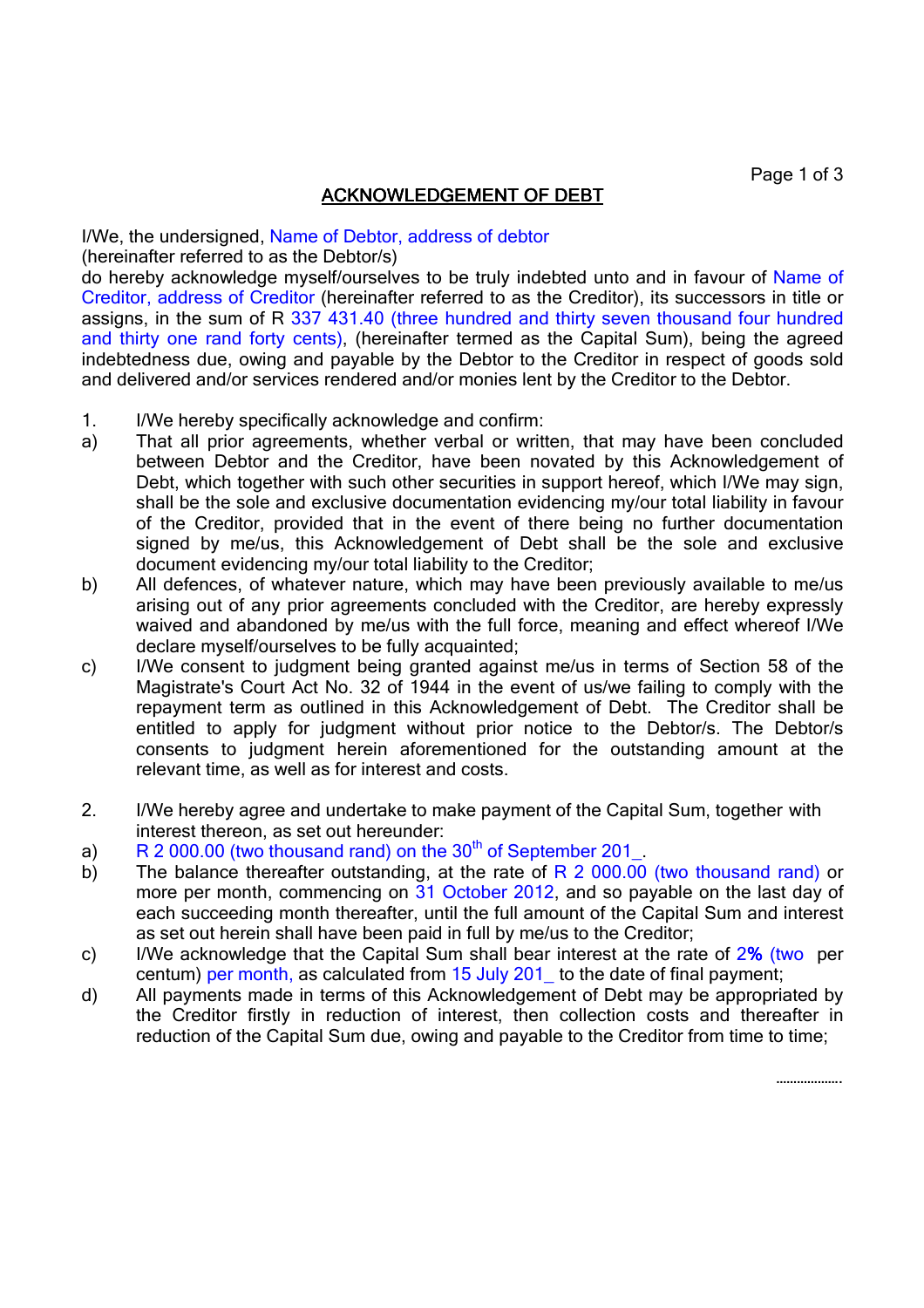- 3. I/We consent to the jurisdiction of the Magistrate's Court in terms of Section 45 of Act No. 32 of 1944, as amended, for all purposes in terms of this Acknowledgement of Debt, but confirm that this shall not preclude the Creditor from instituting proceedings against me/us out of any other court having competent jurisdiction;
- 4. I/We confirm that no act of relaxation, indulgence or grace on the part of the Creditor shall in any way be deemed to be a waiver by the Creditor on any of its rights in terms of this Acknowledgement of Debt, or a novation hereof;
- 5. I/We hereby renounce the benefits of the legal exceptions "non numeratae pecuniae", "errore calculi", "non causa debiti" and "revision of accounts" with the full force, meaning and effect whereof I/We declare myself/ourselves to be fully acquainted with;
- 6. I/We agree that all payments will be made to:

## Debtor Bank Account Details

7. I/We hereby choose domicilium citandi et executandi for all purposes in terms of this Acknowledgement of Debt at:

## Creditor Address

- 8. I/We agree and undertake to make payment of all collection and legal fees and disbursements incurred by the Creditor to its collection agency or attorneys in regard to the commencement of legal proceedings against me/us, including the costs of drawing up this Acknowledgement of Debt, Personal Suretyships, Notarial General Bonds and Cession of Book Debts, together with any consultations incurred in connection therewith.
- 9. I/We do further acknowledge that the Certificate of Account signed by the Credit Manager of the Creditor reflecting the existence of the Capital Sum and any accrued interest due to the Creditor at any time shall be sufficient proof of the contents thereof for the purposes of enabling the Creditor to obtain provisional sentence, or summary judgment against me/us in any court having competent jurisdiction, and I/We further confirm that this Acknowledgement of Debt shall be treated as a liquid document for such purposes.

………………… Page 2 of 3

Dated at .......................................... ................................................... ............... this .................. .................................... day of ................. ................. ................. 201\_